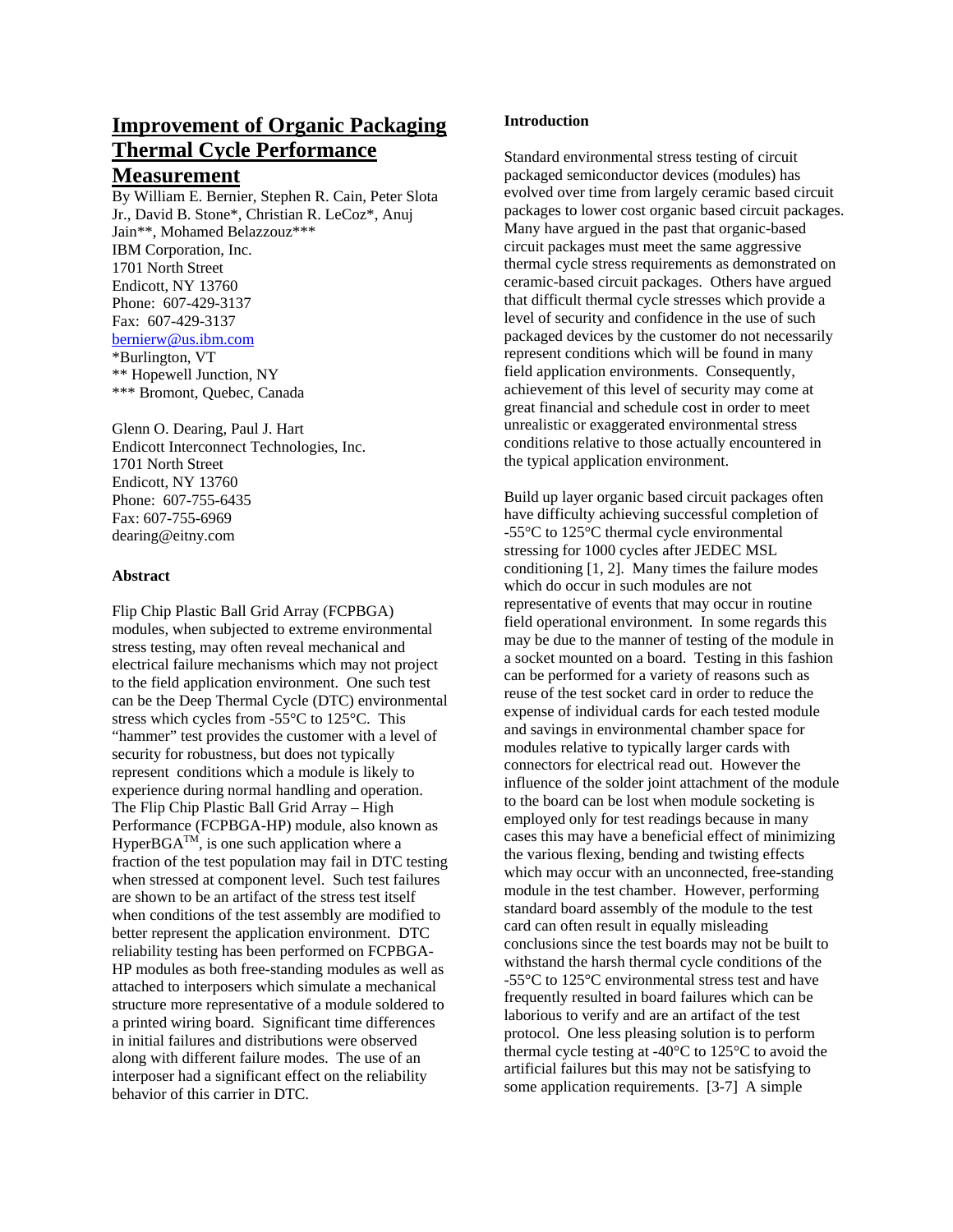

**Figure 1. This is an image of a FCPBGA-HP module without lid from top view and bottom view**.

solution is demonstrated here which combines the simplicity and cost of the socket test with the field applicability of the module soldered to a test board resulting in an improved environmental stress test. This stress test may have greater applicability to the field environmental conditions while eliminating failure mechanisms which are irrelevant to the field environment. An image of the FCPBGA-HP module without lid is shown in both top and bottom views in Figure 1. A cross-sectional diagram of the FCPBGA-HP module is shown in Figure 2. There is adhesive used in the HyperBGA<sup>TM</sup> carrier construction to bond the stiffener to the build up circuitry. There is also



#### **Figure 2. This is a cross-sectional diagram of the FCPBGA-HP module (not to scale).**

underfill adhesive applied as part of chip assembly processing. It may be noted from this diagram that there is a space between the underfill adhesive fillet and the adhesive fillet for the stiffener labeled Dielectric Crack Zone. This area under module level testing conditions has been identified as sensitive to environmental stressing conditions of thermal cycling and at times will demonstrate a crack forming after 500 to 750 cycles of -55°C to 125°C thermal cycling with PbSn eutectic BGA solder or as early as 500 cycles with Pb-Free Sn3.0Ag0.5Cu BGA solder

#### **Table 1**

**These are the results of thermal cycling free standing FCPBGA-HP modules with thermal cycle conditions of -55°C to +125°C and the module test vehicle description of a 52.5 mm body size test vehicle with an 18.2 mm square chip.** 

| <b>Description</b>    | <b>MSL/Reflow</b><br><b>Condition</b> | <b>Sample</b><br><b>Size</b> | <b>Results</b>                                      |
|-----------------------|---------------------------------------|------------------------------|-----------------------------------------------------|
| CuOSP/<br>SAC solder  | Level $4/260^{\circ}$ C               | 10                           | $1st$ fail: 500<br>cycles (solder<br>mask cracking) |
| CuOSP/<br>SAC solder  | Level $3/260^{\circ}$ C               | 10                           | $1st$ fail: 500<br>cycles (solder<br>mask cracking) |
| CuOSP/<br>PbSn solder | Level $3/225$ °C                      | 10                           | $1st$ fail: 500<br>cycles (solder<br>mask cracking) |
| ENiG/<br>PbSn solder  | Level $3/225^{\circ}$ C               | 10                           | $1st$ fail: 750<br>cycles (solder<br>mask cracking) |
| ENiG/<br>SAC solder   | Level $3/260^{\circ}$ C               | 10                           | $1st$ fail: 500<br>cycles (solder<br>mask cracking) |

subsequently referred to as SAC BGA solder. Data from preliminary testing is shown in the Table 1.

The cracking in the gap between the stiffener adhesive fillet and the chip underfill adhesive fillet is a routine occurrence with module level DTC testing. Figure 3 depicts an image in which dielectric cracking in the carrier occurs as a result of the thermal cycling environmental stress indicated in Table 1. Such cracks can propagate diagonally as well as vertically through dielectric, often through clearance holes in the carrier. Figure 4 shows a crosssectional image that results in the propagation of the



**Figure 3. An example of crack propagation through the dielectric of a module experiencing DTC environmental stressing. The red arrows indicate the path of the crack.**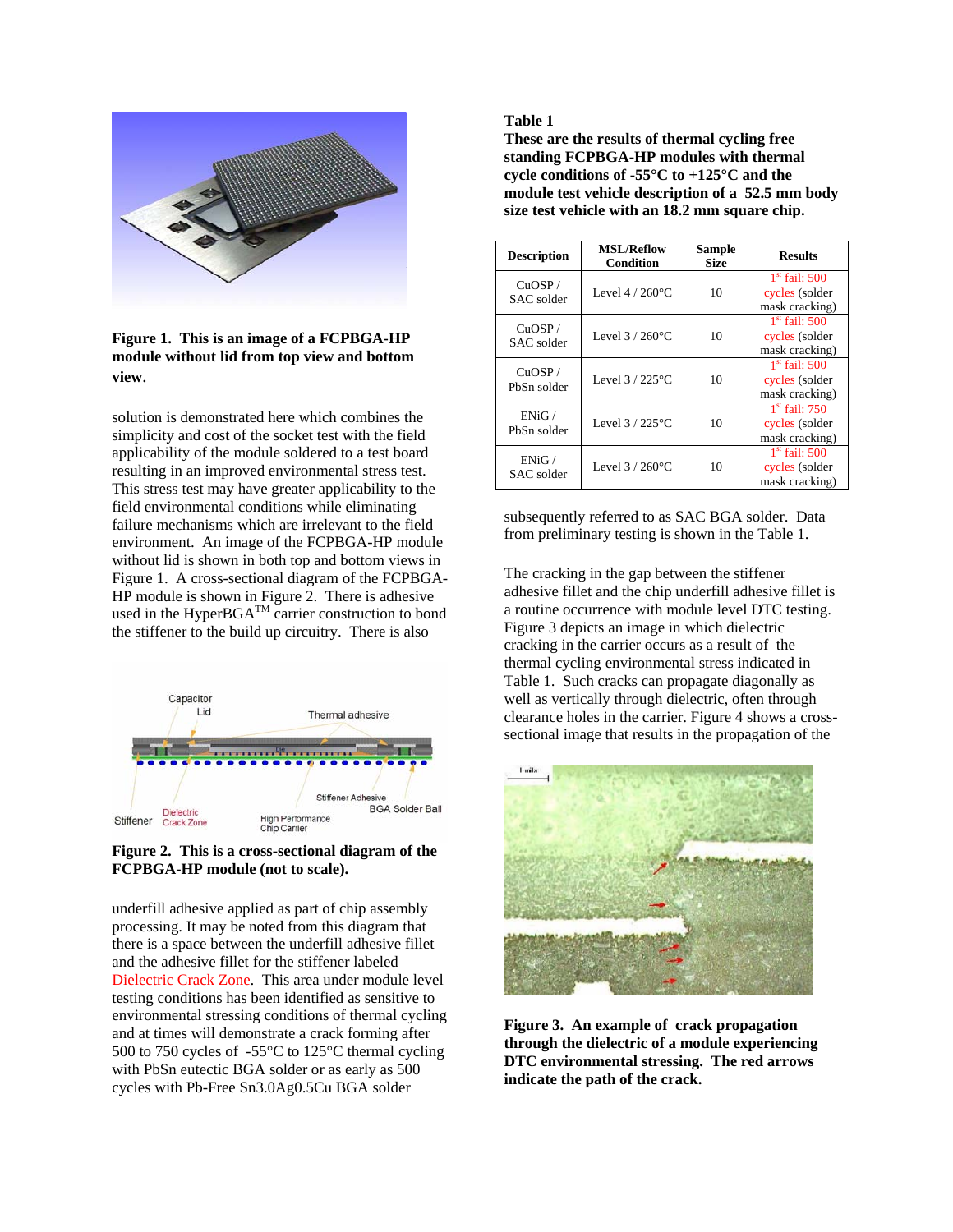

**Figure 4. An example of crack propagation through the dielectric of a module and circuit line experiencing DTC environmental stressing resulting in an electrical open and test failure, highlighted in the yellow circle.** 

cracks formed in the dielectric which eventually sever a circuit line in the chip carrier circuitry causing an open electrical reading recorded as a test failure in the BSM (Bottom Side Metallurgy) which is circled in yellow.

#### **Experimental Description**

It was determined that, as part of qualification testing, environmental stress testing would be performed using preconditioning at MSL 3, MSL 4, both with reflows at 260°C for Pb-Free solder and at 225°C, and exercising Deep Thermal Cycle (DTC) stressing of -55°C to -125°C on the Flip Chip Plastic Ball Grid Array High Performance (FCPBGA-HP) module containing the IBM Cu11 chip technology with low K dielectric and the EIT HyperBGA<sup>TM</sup> organic chip carrier. This module is 52.5 mm body size with 18.2 mm x 18.2 mm chip and is shown earlier in Figure 1. An interposer card was designed to the same 52.5 mm body size as the module, 2.794 mm (0.110") laminate structure thickness and BGA attachment of



**Figure 5. This is a cross-sectional diagram view of the module mounted on the interposer (not to scale).** 

the module to the interposer with BGA array on the bottom of the interposer as an electrical pass-through of the module array. The BGA pass through design allows the same test socket to be used as with the stand alone module. A cutaway diagram of the interposer card is shown in Figure 5. The interposer has the same physical outline as the FCPBGA-HP module.

Processing of the test assembly consisted of initial preconditioning soak of the module at 30°C and 60% relative humidity, two reflow cycles of the FCPBGA-HP module at a peak temperature of 260°C , attachment of BGA balls, either SAC (Sn-Ag-Cu alloy solder) or PbSn eutectic (63/37 Sn/Pb alloy solder), to the bottom of the interposer card followed by reflow attachment of the FCPBGA-HP module to

## **Table 2.**

**This is the process flow for module preconditioning, interposer attachment, and module environmental stress testing.** 

**Process Flow for FCPBGA-HP Module** 

| Process Flow for FCPBGA-HP Module             |  |  |  |  |
|-----------------------------------------------|--|--|--|--|
| <b>Preconditioning, Interposer Assembly,</b>  |  |  |  |  |
| and Stress Testing                            |  |  |  |  |
| Module Bake 125°C for 24 hours                |  |  |  |  |
| MSL preconditioning (MSL 3 or MSL 4)          |  |  |  |  |
| 30°C / 60 % Relative Humidity                 |  |  |  |  |
| Two module level reflow cycles                |  |  |  |  |
| (Pb-Free modules 260°C peak temperature,      |  |  |  |  |
| PbSn modules 225°C peak temperature)          |  |  |  |  |
| Third reflow cycle for interposer attach (Pb- |  |  |  |  |
| Free modules 260°C peak temperature,          |  |  |  |  |
| PbSn modules 225°C peak temperature)          |  |  |  |  |
| with SAC solder balls already attached to     |  |  |  |  |
| the bottom of the interposer                  |  |  |  |  |
| Placement of Module/Interposer Assemblies     |  |  |  |  |
| in Trays in Environmental Stress Test         |  |  |  |  |
| Chambers                                      |  |  |  |  |
| <b>Electrical Test of Module/Interposer</b>   |  |  |  |  |
| Assemblies in Clam Shell Socket Tester        |  |  |  |  |
| Every 250 cycles                              |  |  |  |  |
|                                               |  |  |  |  |

the top of the interposer card representing the third reflow pass of the preconditioning. Table 2 lists the process flow for the preconditioning, interposer assembly to the modules, and environmental stress testing of the FCPBGA-HP module / interposer assembly. A picture of the completed test assembly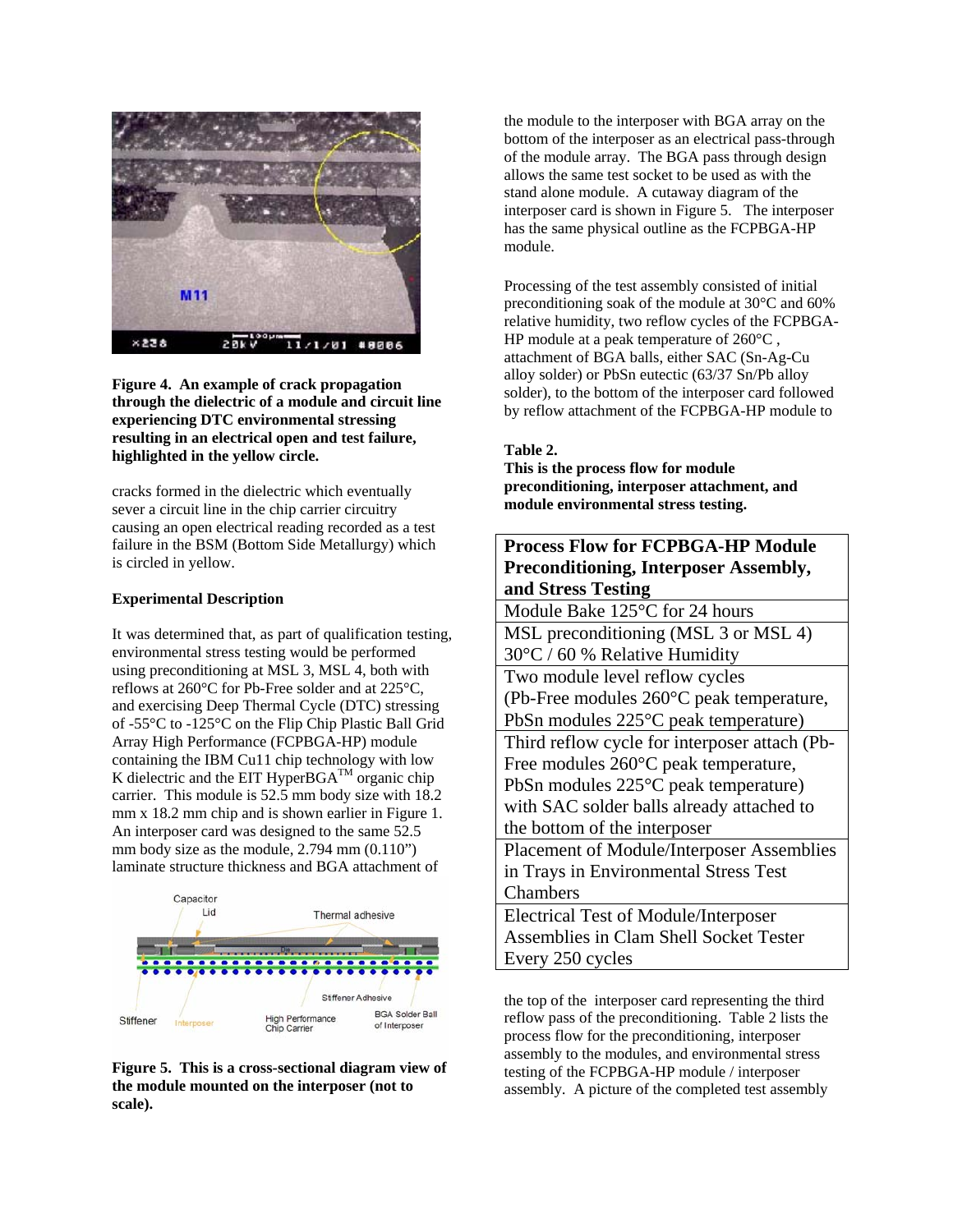

**Figure 6. This is a picture of the 52.5mm FCPBGA-HP module / interposer assembly test vehicle.** 



**Figure 7. This is a picture of the open clam shell socket test fixture.** 



**Figure 8. This is a picture of the 52.5 mm FCPBGA-HP module / interposer assembly test vehicle in the open clam shell socket test fixture.** 

of the FCPBGA-HP module on the interposer card is shown in Figure 6. The modules on interposers were then placed in JEDEC standard high temperature plastic trays and cycled in a dual zone thermal cycle chamber at -55°C to 125°C. The module assembly was removed every 250 cycles and electrically tested for continuity in a clam shell socket test fixture shown open without the module / interposer assembly test vehicle in Figure 7, open with the module / interposer assembly test vehicle in Figure 8, and closed with the module / interposer assembly test vehicle inside it in Figure 9. The composite height of the combined module and interposer was



#### **Figure 9. This is a picture of the 52.5 mm FCPBGA-HP module / interposer assembly test vehicle in the closed clam shell Socket test fixture.**

accommodated conveniently within the mechanical tolerances of the clam shell fixture either with or without the interposer. The same clam shell fixture was used for electrically testing either the module alone or as assembled to the interposer.

# **Results and Discussion**

Accelerated Thermal Cycle environmental stress test with temperature extremes of  $0^{\circ}$ C to  $100^{\circ}$ C is considered to be more representative of field environmental application conditions for the FCPBGA-HP modules assembled to cards or boards Table 3 shows representative data collected in Accelerated Thermal Cycle (ATC) Testing indicating no failures occurring through 3100 cycles due to solder mask cracking and line fatigue failure (the duration of the stress testing).

FCPBGA-HP modules without interposer cards attached were tested in -55°C to 125°C DTC in parallel with modules attached to interposer cards.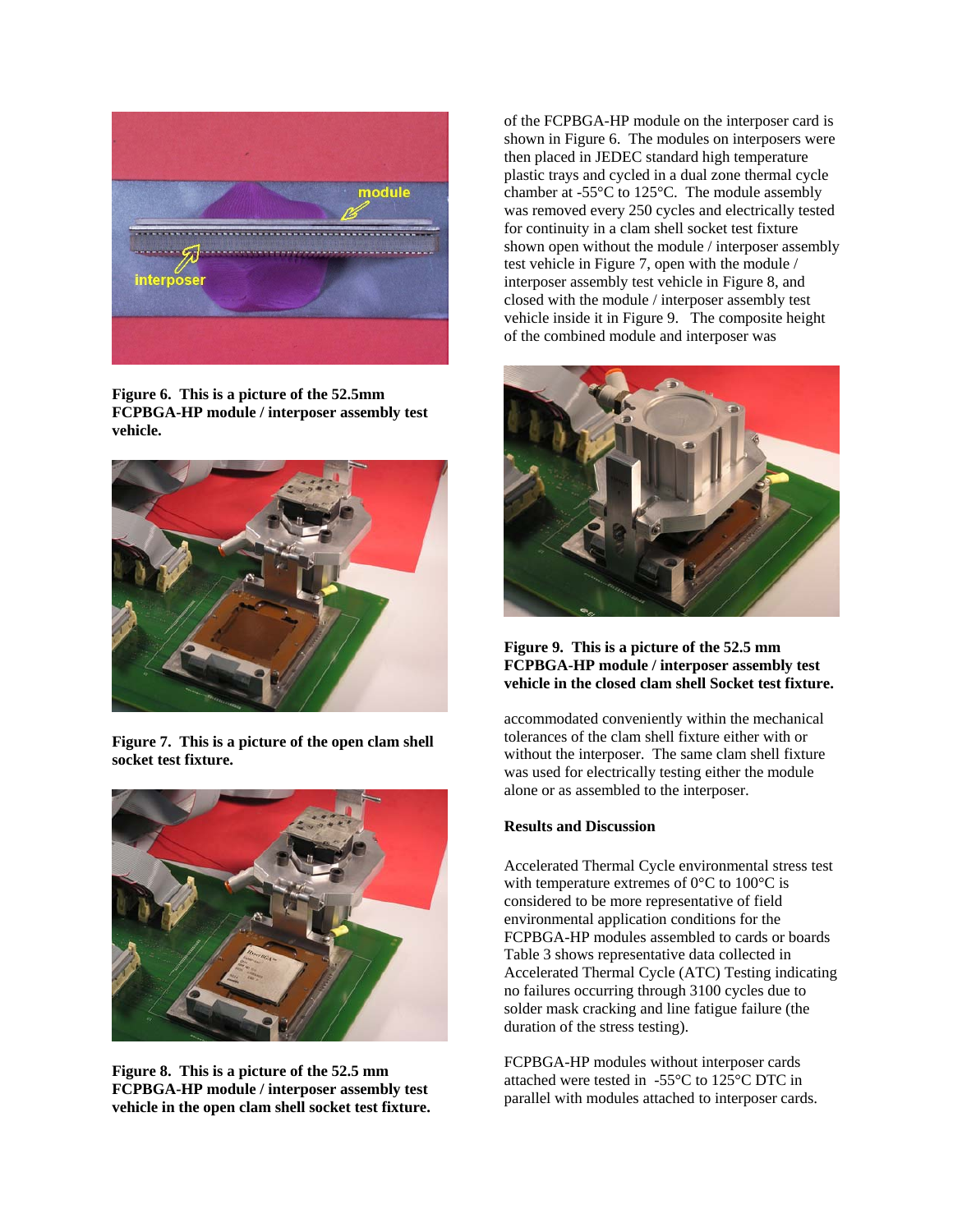At 500 cycles of DTC environmental stressing had initial failures starting at 500 cycles for the FCPBGA-HP modules without interposer cards and were found to have the characteristic opens in tested electrical nets consistent with historical mechanical fatigue found only as an artifact in this test and never found in the ATC testing on test cards. Pictures of this failure mode are shown in Figures 3 and 4. In the area of the carrier between the end of the underfill fillet for the chip and the start of the adhesive fillet for the stiffener attachment there is a crack evident in the carrier laminate structure which has caused the

#### **Table 3.**

**These are results of thermal cycling of FCPBGA-HP module on test boards. Thermal cycle conditions: 0 to 100°C. Module test vehicle description: 52.5 mm TV on standard test cards.** 

| <b>BGA</b><br><b>Description</b> | <b>MSL/Reflow</b><br><b>Condition</b> | Sample<br><b>Size</b> | <b>Results</b>                                        |
|----------------------------------|---------------------------------------|-----------------------|-------------------------------------------------------|
| CuOSP/<br>SAC solder             | Level $4/$<br>$260^{\circ}$ C         | 10                    | N <sub>0</sub><br>laminate<br>failure:<br>3100 cycles |
| CuOSP/<br>SAC solder             | Level $3/$<br>$260^{\circ}$ C         | 10                    | No.<br>laminate<br>failure:<br>3100 cycles            |
| CuOSP/<br>PbSn solder            | Level $3/$<br>$225^{\circ}$ C         | 10                    | No.<br>laminate<br>failure:<br>3100 cycles            |
| ENiG/<br>PbSn solder             | Level $3/$<br>$225^{\circ}$ C         | 10                    | N <sub>0</sub><br>laminate<br>failure:<br>3100 cycles |
| ENiG/<br>SAC solder              | Level $3/$<br>$260^{\circ}$ C         | 10                    | N <sub>0</sub><br>laminate<br>failure:<br>3100 cycles |

electrical open. It is apparent that this cracking is due to the lack of mechanical support in this area relative to the adjacent areas of the module assembly. Visual inspection and electrical continuity read out of the FCPBGA-HP modules attached to interposer cards showed no such failures at the same 500 cycle check point. DTC electrical readings at 750 cycles and 1000 cycles for the FCPBGA-HP modules without interposer cards attached continued to show additional failures. The FCPBGA-HP modules attached to interposer cards continued to show no electrical failures for this mechanism at 750 cycles, 1000 cycles, or at intervals of reading every 250 cycles out to 4000 cycles at which point testing was halted.

As a result of this test it was determined that the

interposer provides additional mechanical support to the module in the area of the carrier between the end of the underfill fillet for the chip and the start of the adhesive fillet for the stiffener attachment. This support is representative of the typical application environment in which the FCPBGA-HP module would normally be used – assembled to a card or board. The fact that the failure mode completely disappeared out to 4000 cycles of one of the more challenging environment thermal cycle stress tests is remarkable. It also provides additional convincing evidence of the overall durability of the FCPBGA-HP

#### **Table 4.**

**These are results of thermal cycle testing of FCPBGA-HP module / interposer assemblies with thermal cycle conditions: -55°C to 100°C and the module test vehicle description of 52.5 mm TV on interposer or without interposer where noted.** 

| Module<br>Quantity | <b>BGA</b> Solder | <b>MSL/Peak</b><br><b>Reflow</b><br><b>Temperature</b> | <b>First Failure</b><br><b>Results for</b><br>Laminate in<br><b>DTC Cycles</b> |
|--------------------|-------------------|--------------------------------------------------------|--------------------------------------------------------------------------------|
| 11                 | <b>SAC</b>        | MSL4/                                                  | $4000 +$                                                                       |
|                    |                   | $260^{\circ}$ C                                        | with<br>interposer                                                             |
| 6                  | <b>SAC</b>        | $MSL$ 3 /                                              | $4000 +$                                                                       |
|                    |                   | $260^{\circ}$ C                                        | with                                                                           |
|                    |                   |                                                        | interposer                                                                     |
| $\overline{c}$     | SnPh              | MSL4/                                                  | $4000 +$                                                                       |
|                    |                   | $225^{\circ}$ C                                        | with                                                                           |
|                    |                   |                                                        | interposer                                                                     |
| Control            | <b>SAC</b>        | MSL4/                                                  | 500                                                                            |
|                    |                   | $260^{\circ}$ C                                        | without                                                                        |
|                    |                   |                                                        | interposer                                                                     |
| Control            | <b>SAC</b>        | MSL3/                                                  | 500                                                                            |
|                    |                   | $260^{\circ}$ C                                        | without                                                                        |
|                    |                   |                                                        | interposer                                                                     |
| Control            | SnPh              | $MSL$ 3 /                                              | 750                                                                            |
|                    |                   | $225^{\circ}$ C                                        | without                                                                        |
|                    |                   |                                                        | interposer                                                                     |

module without any footnotes or explanation of failure artifacts. Mechanical finite element modeling performed separately confirmed this mechanism. [8] In addition, line Moire' analysis of the free module also indicates the bending modes above and below the plane of the module as the temperature varies from  $-55^{\circ}$ C to  $125^{\circ}$ C implying that there is considerable strain occurring to thinner, less supported areas of the module construction such as that between the chip underfill adhesive fillet and the stiffener adhesive fillet. [9]

#### **Conclusions**

A significant discrepancy in the data generated for evaluation and qualification of the FCPBGA-HP module versus the card or board assembled results